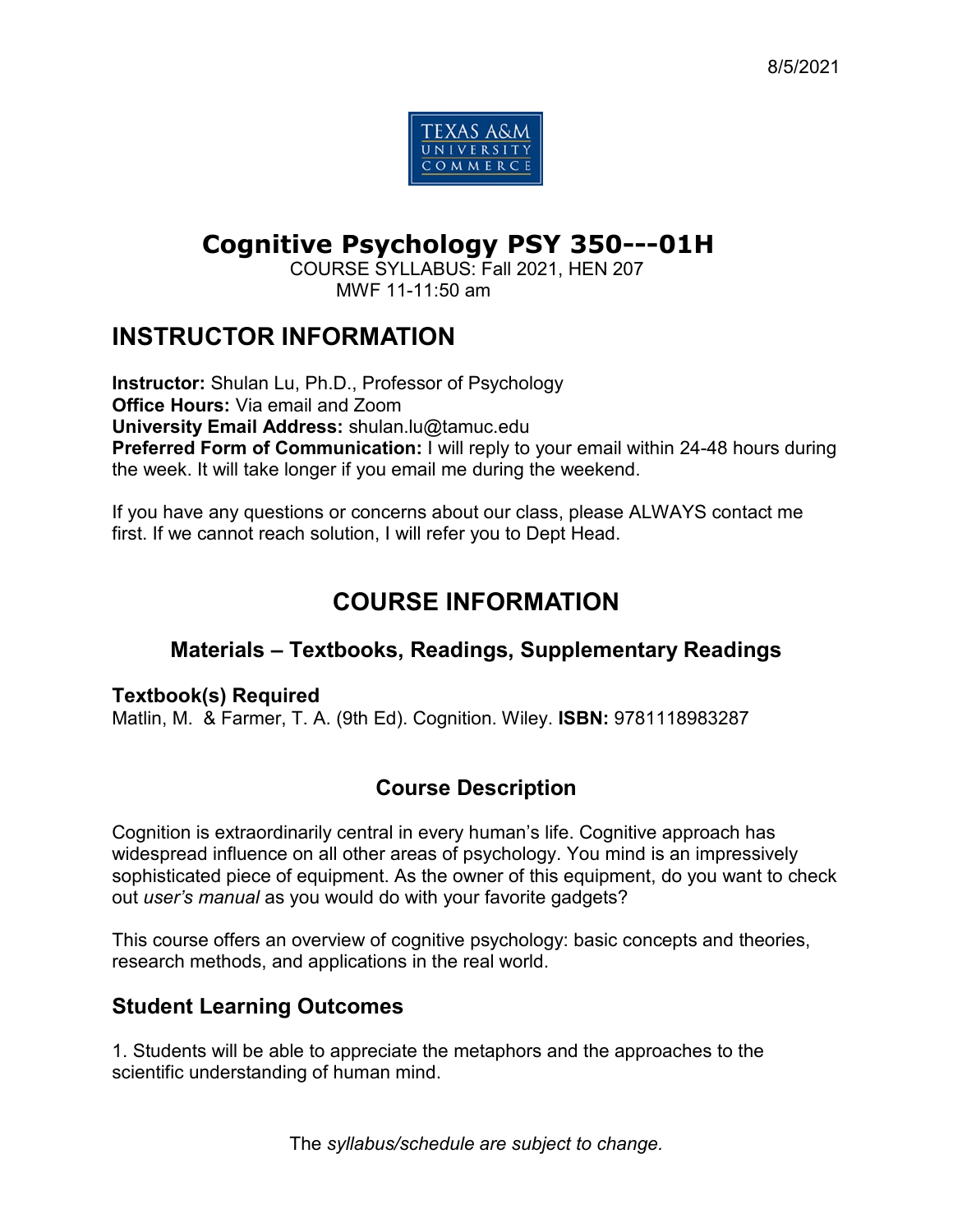2. Students will be able to appreciate and to some extent follow the discourse appropriate to how cognitive psychologists communicate about the scientific study of human mind.

3. Students will gain an overview of how psychologists test, interpret, and demonstrate concepts, theories and principles in empirical data.

## **COURSE REQUIREMENTS**

#### **Instructional Methods**

This course is face-to-face. During class, we will have lectures, demonstrations, discussions and practice questions. I recognize that we are living through a pandemic and unprecedented health crisis, so I am willing to be accommodating. If you are not sick, please join the zoom live stream. *Since this is an in-person class, we will not do the zoom recording.* Coming to class sick only risks spreading illnesses, and especially with one of my family members who is too young and thus unable to receive the COVID-19 vaccine and many students who may have family members being more vulnerable to the virus, I encourage you to do your part to engage in healthy behaviors by abiding by CDC guidelines (which include the following: wear a mask, particularly when indoors and among large groups of people, be vaccinated, and stay home when sick).

## **Student Responsibilities or Tips for Success in the Course**

Throughout our course, we will learn the science of how to learn and practice them. The following are some basics.

- 1) Check and read class emails promptly for announcements, updates, clarifications, etc.
- 2) Take notes as you listen to lectures, read the assigned parts of the textbook to check if your listening comprehension matches with the textbook descriptions, and fill in the missing pieces.
- 3) Quiz yourself often. Can you define a concept in your own words? Can you answer 3 or 4 questions of the textbook practice questions correctly?
- 4) Review the materials on a regular basis. Consider the Pomodoro technique. Set aside 20-25 minutes each time and study.
- 5) Complete weekly learning engagement assignments.
- 6) Complete exams.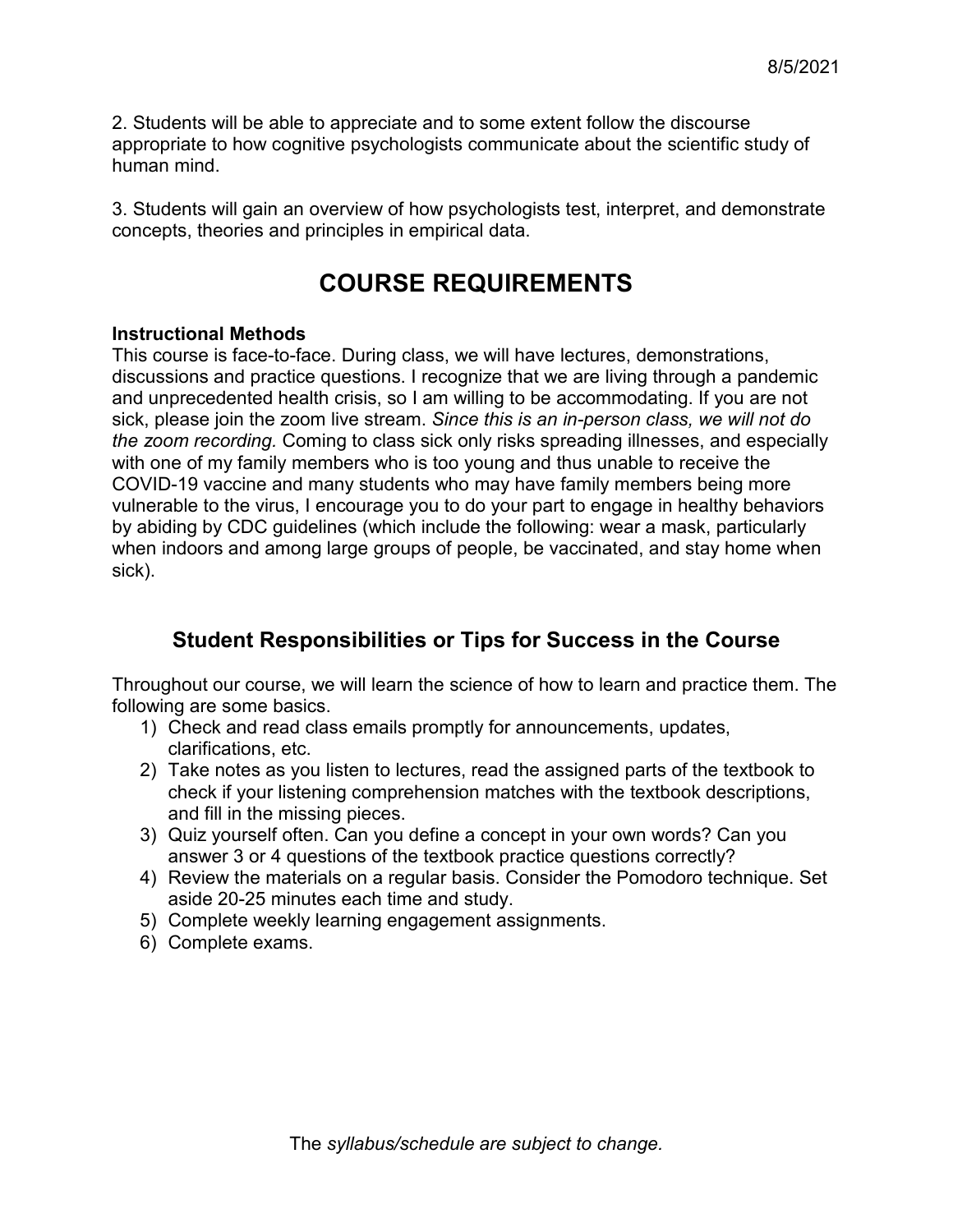## **GRADING**

To be on the safe side, assume that I grade on a numerical scale. However, I reserve the right to reward exemplary attendance and participation.

- $A = 90-100\%$  $B < 90\%$  $C < 80\%$  $D < 70\%$
- $F < 60%$

**Questions about Grades:** Any questions about a grade for a particular assignment, quiz, or exam should be brought to my attention within a week of the particular grade being posted.

#### **Makeup exams and assignments**

If you become sick, you must schedule to retake the assignments within two weeks of the due date and must provide documentation of your illness.

If you are traveling and representing the university (e.g., band members, athletes, etc.) you need to request accommodations BEFORE the exam or assignment is due, not after.

## *Assessments*

Learning Engagement: Below are a few basic elements that go into learning engagement.

- 1. Maintain good attendance. Attendance and participation are important to your success in this course. However, I also recognize that we are living through a pandemic and unprecedented health crisis, so I am willing to accommodate and work with you. If you are sick, please stay home and join the class via zoom live stream if you can. *Since this is an in-person class, we will not do the zoom recording.* Coming to class sick only risks spreading illnesses. Please contact me ASAP if you could not participate meaningfully in class.
- 2. While anyone can be late on rare occasions, habitual lateness is unacceptable. Also once in class, be prepared to stay for the entire class period.
- 3. If you must miss a class, you are responsible for what transpires during class sessions whether you are there or not.
- 4. Be respectful toward all members of the class and their views.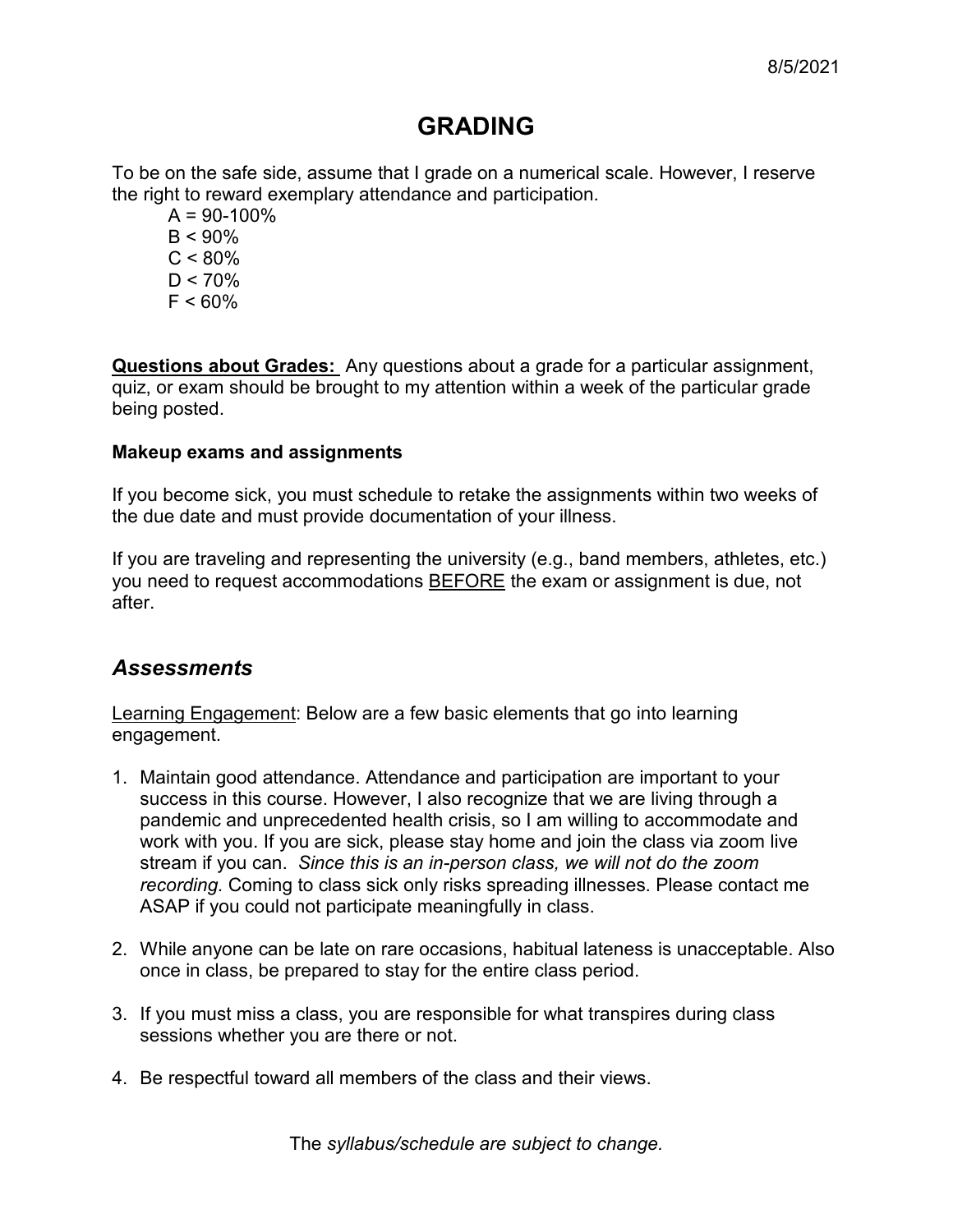- 5. Socrative time: This class will employ active learning strategies via the use of inclass socrative questions. Please download Socrative at your mobile phone or laptop. These socrative questions may be used to assess your understanding of material presented on that day of class or your memory for information presented in previous classes. **If you forget to bring the app device or if your batteries are dead, you cannot obtain credit for that day of class. We will not have Socrative make-up. However, we will drop 4 lowest Socrative scores.**
- 6. Learning engagement will also be assessed via your performance on the Socrative questions, your participation in discussions, and my assessment of your class participation.

*Disruptive behavior or disrespect* toward other students or the instructor will not be tolerated. At the very least, it will cost a letter grade, and is subject to further penalty.

#### **Learning Engagement Total: approx. 50 points**

Assignments: *To align with the 3 learning outcomes*, *in particular, Learning Outcome 3,*  there will be hands-on learning experiences, questions making connections to the theoretical concepts, or questions regarding the applications of psychology.

#### **Assignment Total: approx. 30 points**

**Research Participation via Sona:** A goal of this class is to help you familiarize yourself with research methods. One way to obtain this goal is to have you participate in research studies. Participating in research studies contributes to students and faculty at A&M - Commerce, your understanding of how research is conducted, and human knowledge in general. All students in this class will be required to participate in the psychology department's participant pool or complete alternative assignments (see me for more information on alternative assignments).

Students must complete a total of 6 experiment credits. However, if you complete your first 4 experiment credits without any "no-shows" you will receive 2 free punctual participant credits. In other words, if you show up to your experiments on time you will only need to complete 4 experiment credits. When you first sign into the experiment management system (EMS) you will be asked to take a prescreen. The prescreen takes about 20 minutes to complete. If you complete the prescreen in the first two weeks of the semester you will receive 0.5 free experiment credit. This can be combined with later experiments that are worth 0.5 credit.

#### **Research Participation via Sona: approx. 20 points.**

Exams: *The questions align with each of the 3 learning outcomes, in particular, Learning Outcome 1, 2, and 3.* There are 3 exams. **There will be NO after the fact make-up examinations.** If for some REAL emergency you must miss an exam, make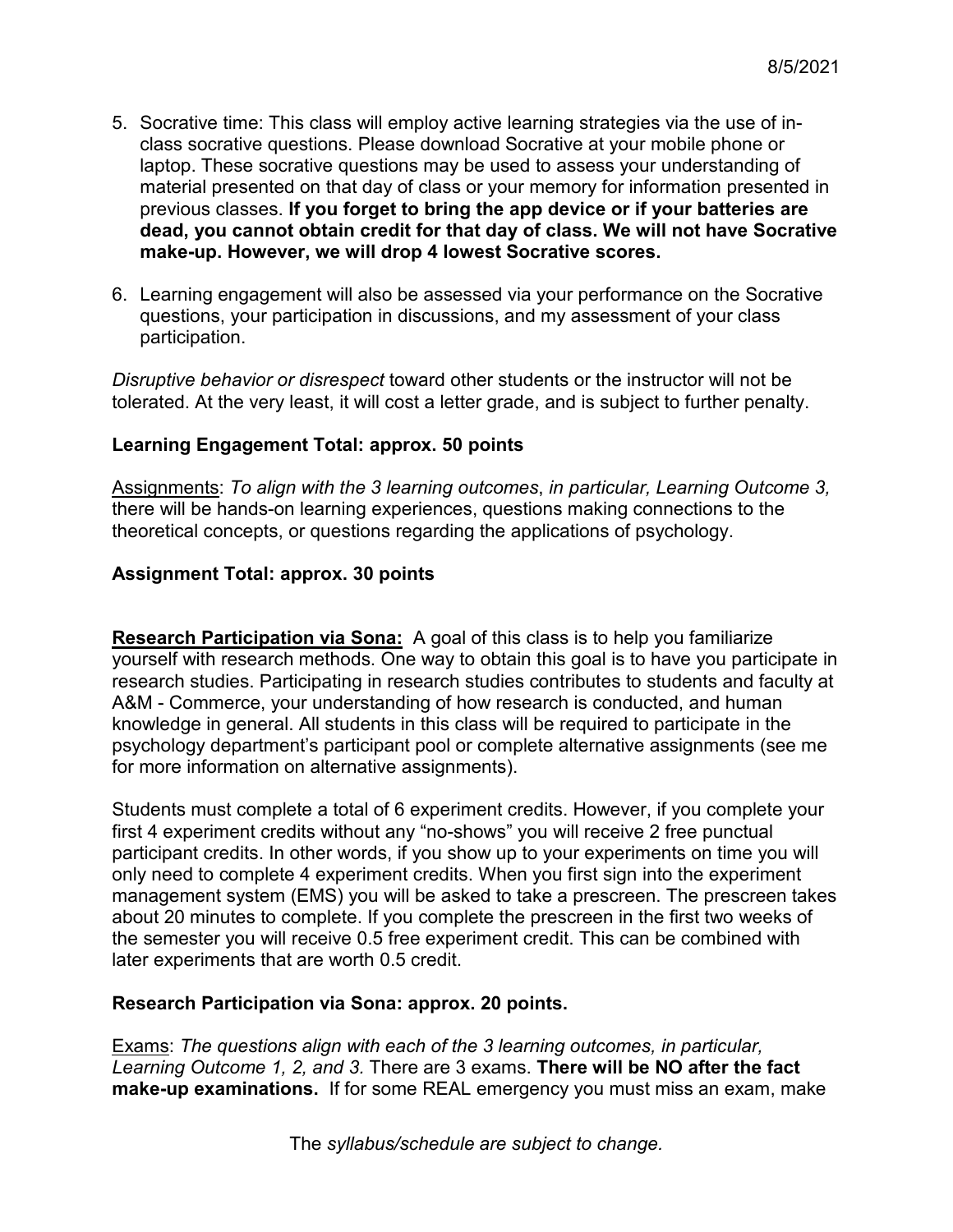sure that you contact me BEFORE the exam. When **official documentation** is provided, you can do a make-up.

#### **Exam Total: approx. 200 points (50+50+100)**

#### **Extra credit via Sona (up to 2%, approx. 6 pts on your final grade)**

For each credit beyond  $6$  that you earn, you will receive extra credits up to 2% of your final grade. This can include Sona credits from any combination of in-person studies, online studies, and research papers.

| <b>Week</b>    | <b>Date</b>       | <b>Topic / Chapter</b>        |  |  |  |
|----------------|-------------------|-------------------------------|--|--|--|
|                | 8/30, 9/1, 9/3    | Course Organization, Ch 1     |  |  |  |
| $\overline{2}$ | 9/8, 9/10         | Ch <sub>2</sub>               |  |  |  |
| 3              | 9/13, 15, 17      | Ch <sub>3</sub>               |  |  |  |
| $\overline{4}$ | 9/20, 22, 24      | Wrap up, Review, Exam 1       |  |  |  |
|                |                   |                               |  |  |  |
| 5              | 9/27, 29, 10/1    | Ch <sub>4</sub>               |  |  |  |
| 6              | 10/4, 6, 8        | Ch <sub>5</sub>               |  |  |  |
| 7              | 10/11, 13, 15     | Ch 7: Visual Imagery          |  |  |  |
| 8              | 10/18, 20, 22     | Ch 7 Cognitive Map            |  |  |  |
| 9              | 10/25, 27, 29     | Ch 8                          |  |  |  |
| 10             | 11/1, 3, 5        | Wrap up, Review, Exam 2       |  |  |  |
|                |                   |                               |  |  |  |
| 11             | 11/8, 10, 12      | Ch9-10                        |  |  |  |
| 12             | 11/15, 17, 19     | Ch11                          |  |  |  |
| 13             | 11/29, 12/1, 12/3 | Ch 12 (11/24-26 Thanksgiving) |  |  |  |
| 14             | 12/6, 8, 10       | Ch 12 Continued               |  |  |  |
| 15             | 12/15             | <b>Finals</b>                 |  |  |  |

#### **Schedule**

## **TECHNOLOGY REQUIREMENTS**

#### **Browser support**

D2L is committed to performing key application testing when new browser versions are released. New and updated functionality is also tested against the latest version of supported browsers. However, due to the frequency of some browser releases, D2L cannot guarantee that each browser version will perform as expected. If you encounter any issues with any of the browser versions listed in the tables below, contact D2L Support, who will determine the best course of action for resolution. Reported issues are prioritized by supported browsers and then maintenance browsers.

Supported browsers are the latest or most recent browser versions that are tested against new versions of D2L products. Customers can report problems and receive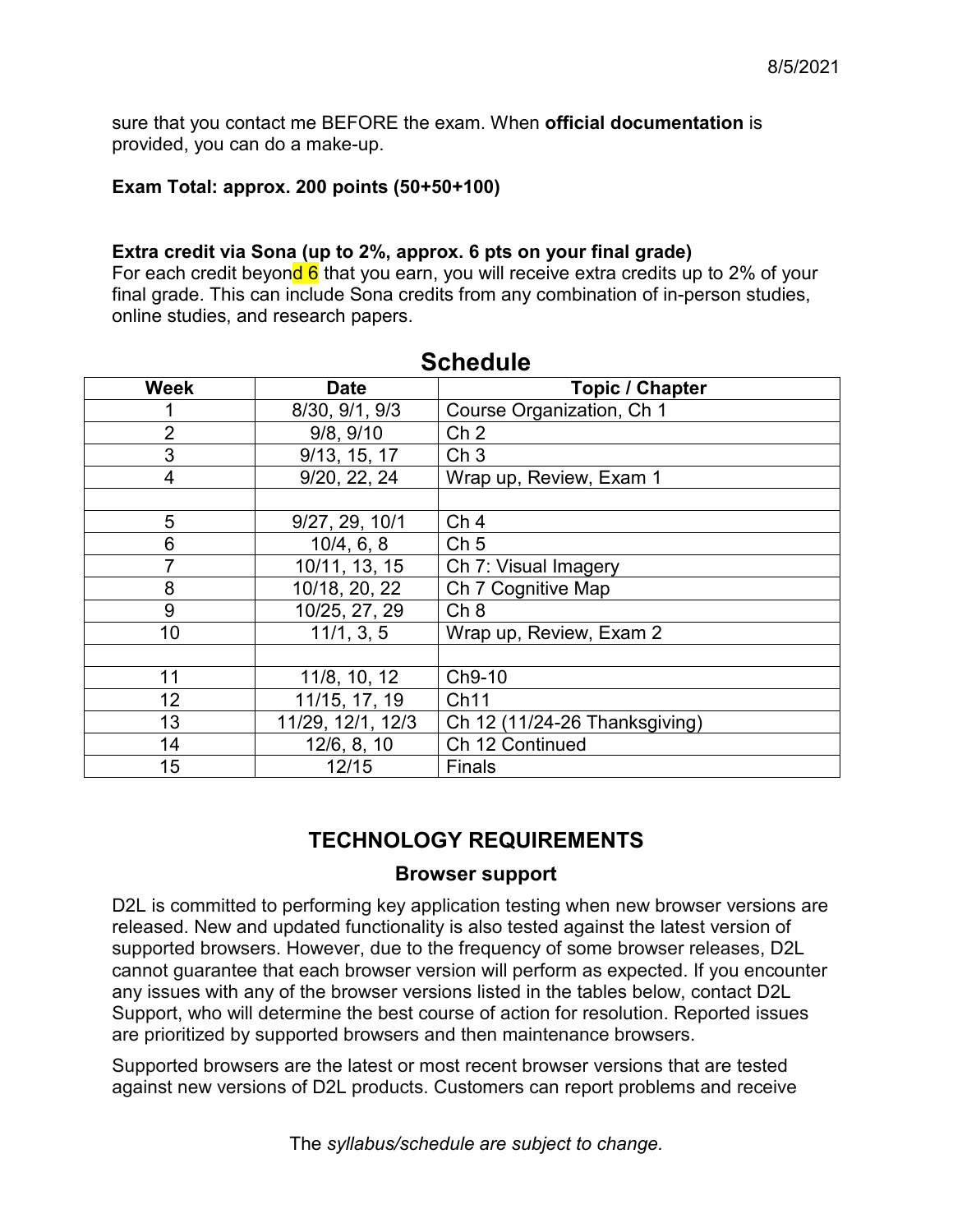support for issues. For an optimal experience, D2L recommends using supported browsers with D2L products.

Maintenance browsers are older browser versions that are not tested extensively against new versions of D2L products. Customers can still report problems and receive support for critical issues; however, D2L does not guarantee all issues will be addressed. A maintenance browser becomes officially unsupported after one year.

Note the following:

- Ensure that your browser has JavaScript and Cookies enabled.
- For desktop systems, you must have Adobe Flash Player 10.1 or greater.
- The Brightspace Support features are now optimized for production environments when using the Google Chrome browser, Apple Safari browser, Microsoft Edge browser, Microsoft Internet Explorer browser, and Mozilla Firefox browsers.

| <b>Browser</b>                                    |             | Supported Browser Version(s) Maintenance Browser Version(s) |
|---------------------------------------------------|-------------|-------------------------------------------------------------|
| <b>Microsoft®</b><br>Edge                         | Latest      | N/A                                                         |
| <b>Microsoft®</b><br>Internet<br><b>Explorer®</b> | N/A         | 11                                                          |
| <b>Mozilla®</b><br>Firefox <sup>®</sup>           | Latest, ESR | N/A                                                         |
| Google®<br>Chrome™                                | Latest      | N/A                                                         |
| Apple® Safari®                                    | Latest      | N/A                                                         |

### **Desktop Support**

#### **Tablet and Mobile Support**

| <b>Device</b> | <b>Operating</b><br><b>System</b> | <b>Browser</b>    | <b>Supported Browser Version(s)</b>                                                                                                                                                                                                                               |
|---------------|-----------------------------------|-------------------|-------------------------------------------------------------------------------------------------------------------------------------------------------------------------------------------------------------------------------------------------------------------|
| Android™      | Android 4.4+                      | Chrome            | Latest                                                                                                                                                                                                                                                            |
| Apple         | iOS <sup>®</sup>                  | Safari,<br>Chrome | The current major version of<br>iOS (the latest minor or point<br>release of that major version)<br>and the previous major version<br>of iOS (the latest minor<br>or point release of that major<br>version). For example, as of<br>June 7, 2017, D2Lsupports iOS |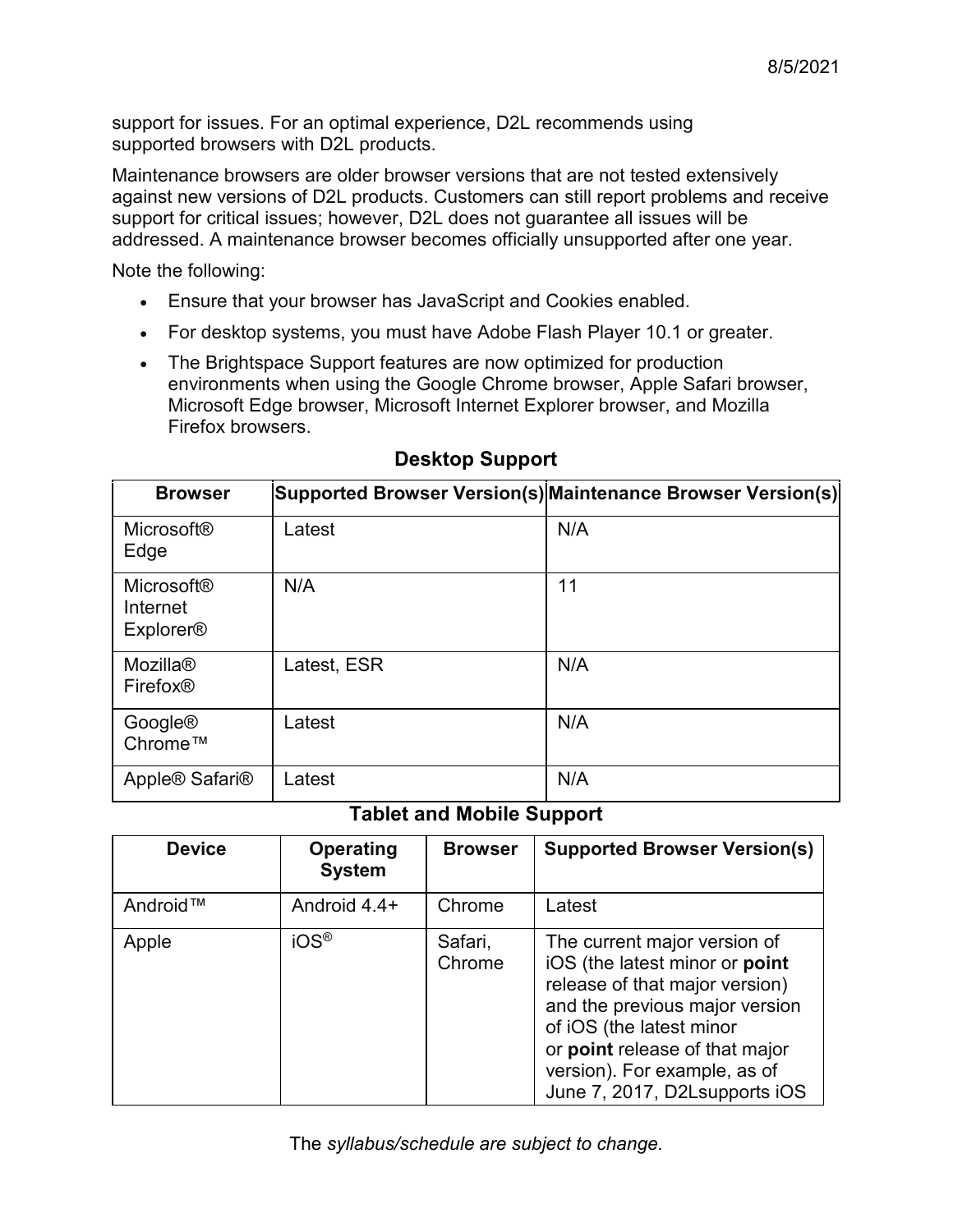| <b>Device</b>  | <b>Operating</b><br><b>System</b> | <b>Browser</b>              | <b>Supported Browser Version(s)</b>                                          |
|----------------|-----------------------------------|-----------------------------|------------------------------------------------------------------------------|
|                |                                   |                             | 10.3.2 and iOS 9.3.5, but not<br>iOS 10.2.1, 9.0.2, or any other<br>version. |
|                |                                   |                             | Chrome: Latest version for the<br>iOS browser.                               |
| <b>Windows</b> | Windows 10                        | Edge,<br>Chrome,<br>Firefox | Latest of all browsers, and<br>Firefox ESR.                                  |

- You will need regular access to a computer with a broadband Internet connection. The minimum computer requirements are:
	- o 512 MB of RAM, 1 GB or more preferred
	- o Broadband connection required courses are heavily video intensive
	- o Video display capable of high-color 16-bit display 1024 x 768 or higher resolution
- **For YouSeeU Sync Meeting sessions** *8 Mbps* **is required.** Additional system requirements found here: [https://support.youseeu.com/hc/en](https://support.youseeu.com/hc/en-us/articles/115007031107-Basic-System-Requirements)[us/articles/115007031107-Basic-System-Requirements](https://support.youseeu.com/hc/en-us/articles/115007031107-Basic-System-Requirements)
- You must have a:
	- o Sound card, which is usually integrated into your desktop or laptop computer
	- o Speakers or headphones.
	- o \*For courses utilizing video-conferencing tools and/or an online proctoring solution, a webcam and microphone are required.
- Both versions of Java (32 bit and 64 bit) must be installed and up to date on your machine. At a minimum Java 7, update 51, is required to support the learning management system. The most current version of Java can be downloaded at: [JAVA web site http://www.java.com/en/download/manual.jsp](http://www.java.com/en/download/manual.jsp)
- Current anti-virus software must be installed and kept up to date.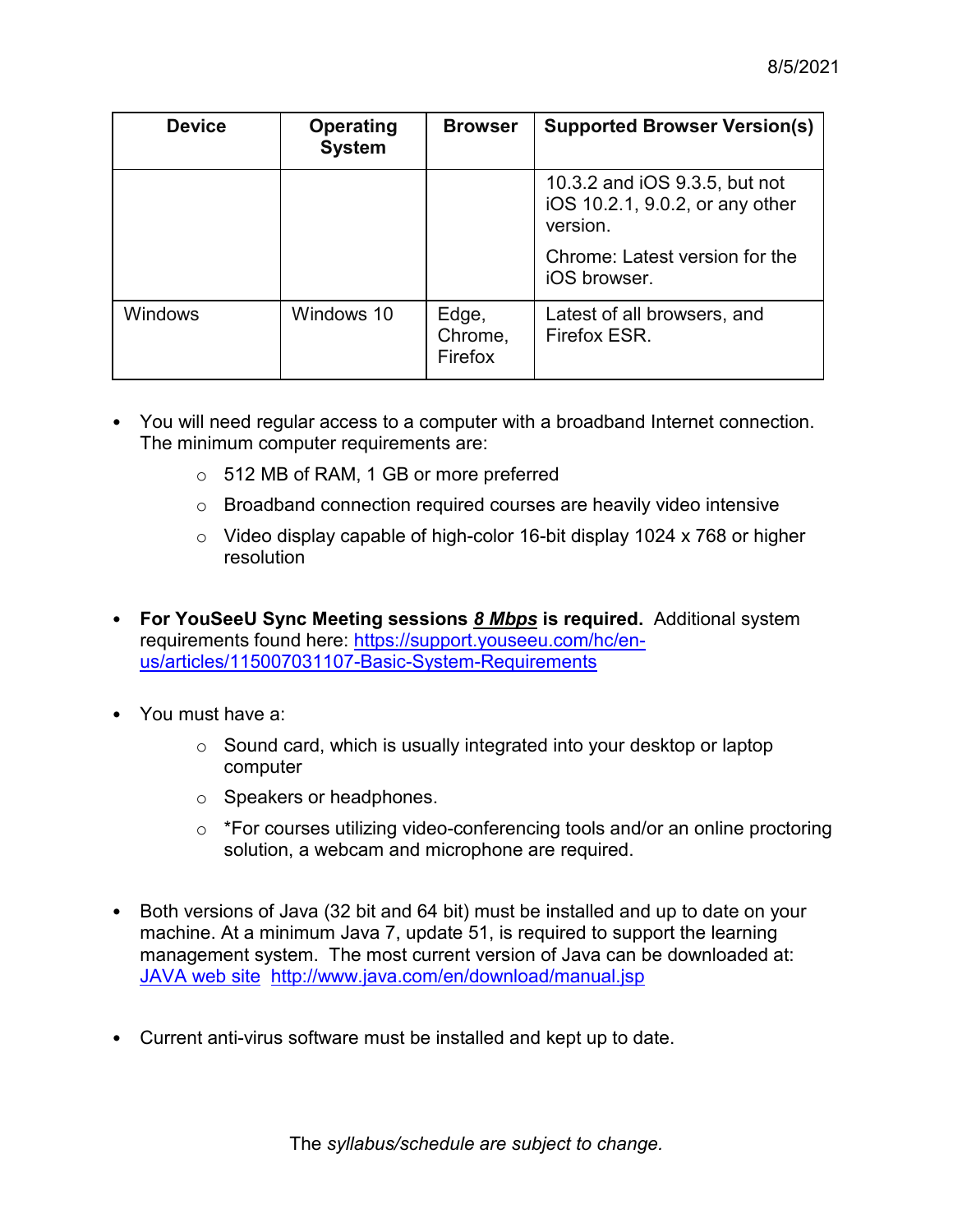Running the browser check will ensure your internet browser is supported.

Pop-ups are allowed.

JavaScript is enabled.

Cookies are enabled.

- You will need some additional free software (plug-ins) for enhanced web browsing. Ensure that you download the free versions of the following software:
	- o [Adobe Reader https://get.adobe.com/reader/](https://get.adobe.com/reader/)
	- o [Adobe Flash Player](https://get.adobe.com/flashplayer/) *(version 17 or later)* <https://get.adobe.com/flashplayer/>
	- o [Adobe Shockwave Player https://get.adobe.com/shockwave/](https://get.adobe.com/shockwave/)
	- o [Apple Quick Time http://www.apple.com/quicktime/download/](http://www.apple.com/quicktime/download/)
- At a minimum, you must have Microsoft Office 2013, 2010, 2007 or Open Office. Microsoft Office is the standard office productivity software utilized by faculty, students, and staff. Microsoft Word is the standard word processing software, Microsoft Excel is the standard spreadsheet software, and Microsoft PowerPoint is the standard presentation software. Copying and pasting, along with attaching/uploading documents for assignment submission, will also be required. If you do not have Microsoft Office, you can check with the bookstore to see if they have any student copies.

## **ACCESS AND NAVIGATION**

You will need your campus-wide ID (CWID) and password to log into the course. If you do not know your CWID or have forgotten your password, contact the Center for IT Excellence (CITE) at 903.468.6000 or [helpdesk@tamuc.edu](mailto:helpdesk@tamuc.edu)**.**

**Note:** Personal computer and internet connection problems do not excuse the requirement to complete all course work in a timely and satisfactory manner. Each student needs to have a backup method to deal with these inevitable problems. These methods might include the availability of a backup PC at home or work, the temporary use of a computer at a friend's home, the local library, office service companies, Starbucks, a TAMUC campus open computer lab, etc.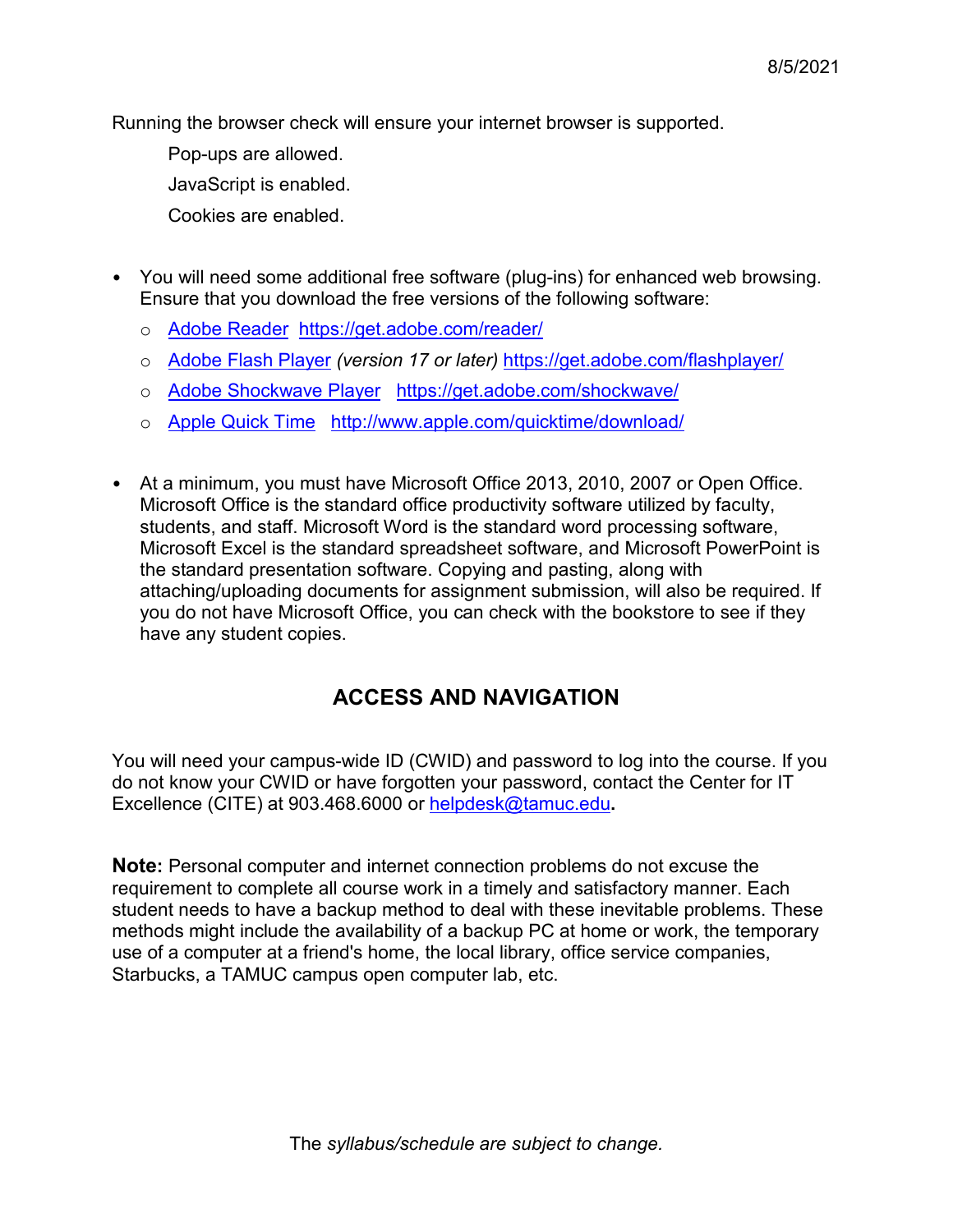## *COMMUNICATION AND SUPPORT*

### **Brightspace Support**

### **Need Help?**

### **Student Support**

If you have any questions or are having difficulties with the course material, please contact your Instructor.

### **Technical Support**

If you are having technical difficulty with any part of Brightspace, please contact Brightspace Technical Support at 1-877-325-7778 or click on the **Live Chat** or click on the words "click here**"** to submit an issue via email.



#### **System Maintenance**

D2L runs monthly updates during the last week of the month, usually on Wednesday. The system should remain up during this time unless otherwise specified in an announcement. You may experience minimal impacts to performance and/or look and feel of the environment.

### **Interaction with Instructor Statement**

I will be available both during our class meetings and via email. Please do not hesitate to contact me you have any questions.

## **COURSE AND UNIVERSITY PROCEDURES/POLICIES**

### **Academic Honesty:**

Unless authorized by me, you are expected to complete all course assignments without assistance from any source.

You are expected to develop original work for this course; therefore, you are not allowed to submit course work you completed for another course to satisfy the requirements for this course.

Contact me if you are unsure about the appropriateness of your course work.

## **Syllabus Change Policy**

The syllabus is a guide. Circumstances and events, such as student progress, may make it necessary for the instructor to modify the syllabus during the semester. Any changes made to the syllabus will be announced in advance.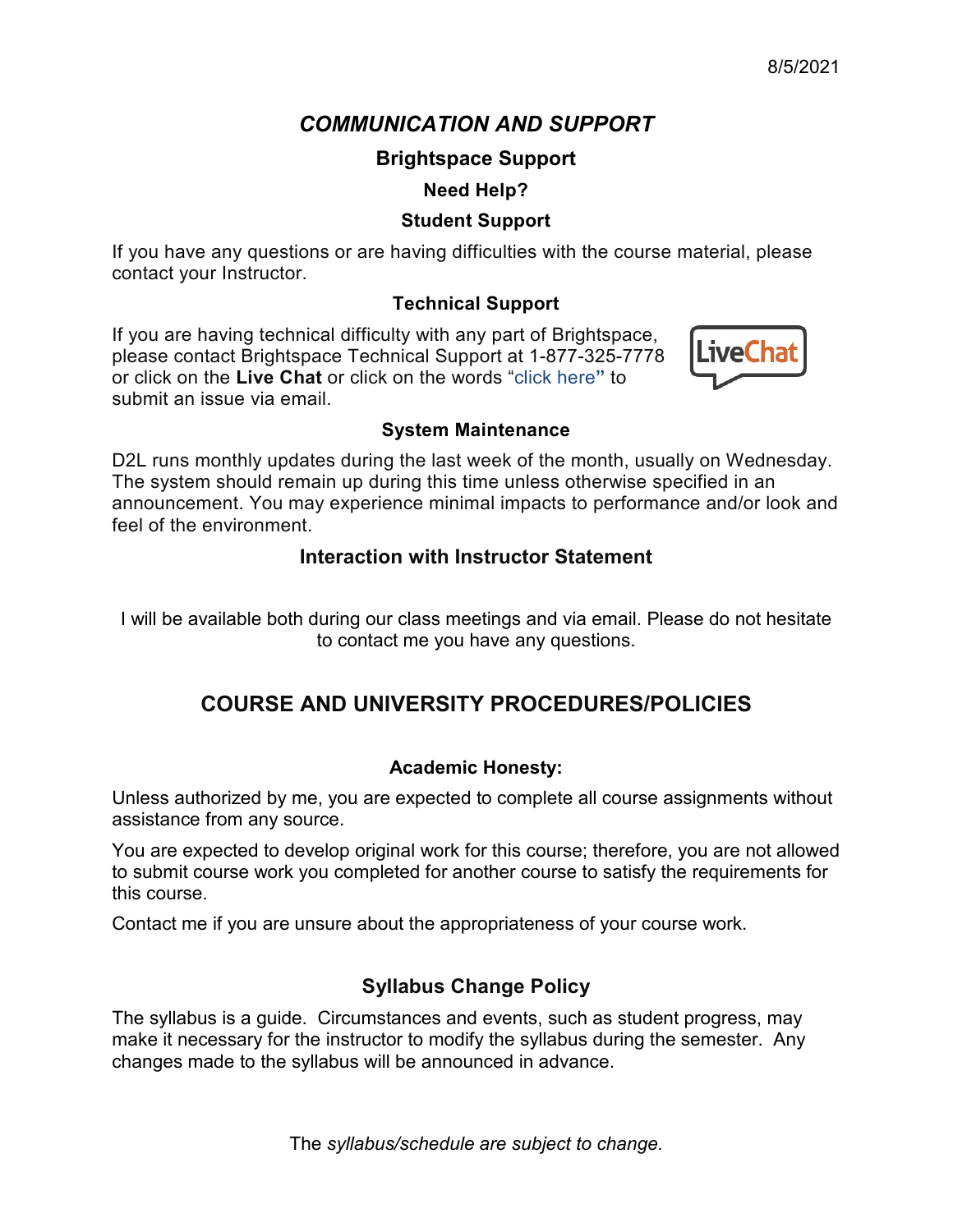## **University Specific Procedures**

### **Student Conduct**

All students enrolled at the University shall follow the tenets of common decency and acceptable behavior conducive to a positive learning environment. The Code of Student Conduct is described in detail in the [Student Guidebook.](http://www.tamuc.edu/Admissions/oneStopShop/undergraduateAdmissions/studentGuidebook.aspx) [http://www.tamuc.edu/Admissions/oneStopShop/undergraduateAdmissions/studentGuidebook.as](http://www.tamuc.edu/Admissions/oneStopShop/undergraduateAdmissions/studentGuidebook.aspx) [px](http://www.tamuc.edu/Admissions/oneStopShop/undergraduateAdmissions/studentGuidebook.aspx)

Students should also consult the Rules of Netiquette for more information regarding how to interact with students in an online forum: [Netiquette](http://www.albion.com/netiquette/corerules.html) <http://www.albion.com/netiquette/corerules.html>

### **TAMUC Attendance**

For more information about the attendance policy please visit the [Attendance](http://www.tamuc.edu/admissions/registrar/generalInformation/attendance.aspx) webpage and [Procedure 13.99.99.R0.01.](http://www.tamuc.edu/aboutUs/policiesProceduresStandardsStatements/rulesProcedures/13students/academic/13.99.99.R0.01.pdf)

<http://www.tamuc.edu/admissions/registrar/generalInformation/attendance.aspx>

[http://www.tamuc.edu/aboutUs/policiesProceduresStandardsStatements/rulesProcedur](http://www.tamuc.edu/aboutUs/policiesProceduresStandardsStatements/rulesProcedures/13students/academic/13.99.99.R0.01.pdf) [es/13students/academic/13.99.99.R0.01.pdf](http://www.tamuc.edu/aboutUs/policiesProceduresStandardsStatements/rulesProcedures/13students/academic/13.99.99.R0.01.pdf)

### **Academic Integrity**

Students at Texas A&M University-Commerce are expected to maintain high standards of integrity and honesty in all of their scholastic work. For more details and the definition of academic dishonesty see the following procedures:

[Undergraduate Academic Dishonesty 13.99.99.R0.03](http://www.tamuc.edu/aboutUs/policiesProceduresStandardsStatements/rulesProcedures/13students/undergraduates/13.99.99.R0.03UndergraduateAcademicDishonesty.pdf)

[http://www.tamuc.edu/aboutUs/policiesProceduresStandardsStatements/rulesProcedur](http://www.tamuc.edu/aboutUs/policiesProceduresStandardsStatements/rulesProcedures/13students/undergraduates/13.99.99.R0.03UndergraduateAcademicDishonesty.pdf) [es/13students/undergraduates/13.99.99.R0.03UndergraduateAcademicDishonesty.pdf](http://www.tamuc.edu/aboutUs/policiesProceduresStandardsStatements/rulesProcedures/13students/undergraduates/13.99.99.R0.03UndergraduateAcademicDishonesty.pdf)

[Graduate Student Academic Dishonesty 13.99.99.R0.10](http://www.tamuc.edu/aboutUs/policiesProceduresStandardsStatements/rulesProcedures/13students/graduate/13.99.99.R0.10GraduateStudentAcademicDishonesty.pdf)

[http://www.tamuc.edu/aboutUs/policiesProceduresStandardsStatements/rulesProcedur](http://www.tamuc.edu/aboutUs/policiesProceduresStandardsStatements/rulesProcedures/13students/graduate/13.99.99.R0.10GraduateStudentAcademicDishonesty.pdf) [es/13students/graduate/13.99.99.R0.10GraduateStudentAcademicDishonesty.pdf](http://www.tamuc.edu/aboutUs/policiesProceduresStandardsStatements/rulesProcedures/13students/graduate/13.99.99.R0.10GraduateStudentAcademicDishonesty.pdf)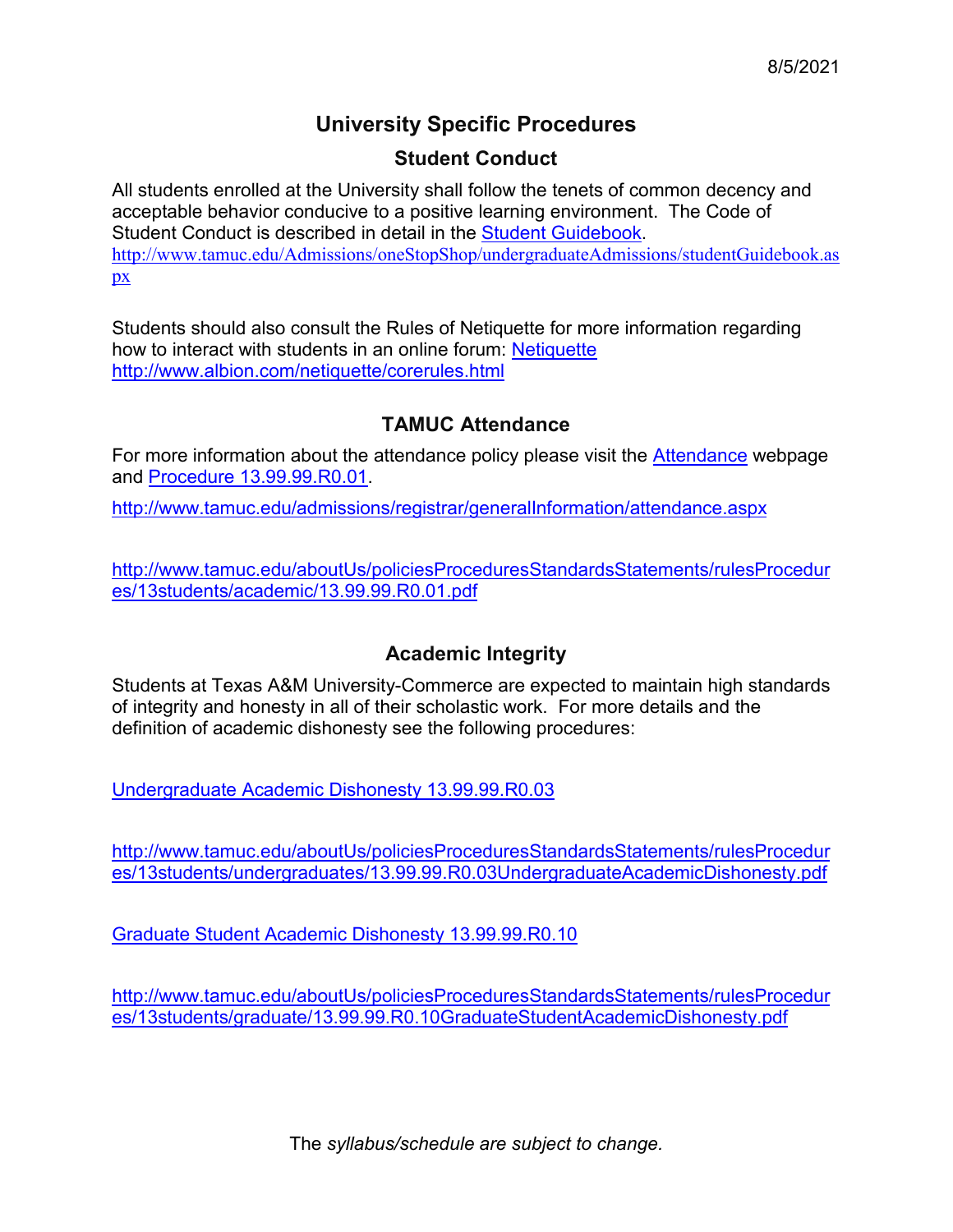### **University Counseling Center**

The Counseling Center at A&M-Commerce, located in the Halladay Building, Room 203, offers counseling services, educational programming, and connection to community resources for students. Students have 24/7 access to the Counseling Center's crisis assessment services by calling 903-886-5145. For more information regarding Counseling Center events and confidential services, please visit [www.tamuc.edu/counsel](http://www.tamuc.edu/counsel)

## **ADA Statement**

### **Students with Disabilities**

The Americans with Disabilities Act (ADA) is a federal anti-discrimination statute that provides comprehensive civil rights protection for persons with disabilities. Among other things, this legislation requires that all students with disabilities be guaranteed a learning environment that provides for reasonable accommodation of their disabilities. If you have a disability requiring an accommodation, please contact:

## **Office of Student Disability Resources and Services**

Texas A&M University-Commerce

Gee Library- Room 162

Phone (903) 886-5150 or (903) 886-5835

Fax (903) 468-8148

Email: [studentdisabilityservices@tamuc.edu](mailto:studentdisabilityservices@tamuc.edu)

Website: [Office of Student Disability Resources and Services](http://www.tamuc.edu/campusLife/campusServices/studentDisabilityResourcesAndServices/)

[http://www.tamuc.edu/campusLife/campusServices/studentDisabilityResourcesAndServ](http://www.tamuc.edu/campusLife/campusServices/studentDisabilityResourcesAndServices/) [ices/](http://www.tamuc.edu/campusLife/campusServices/studentDisabilityResourcesAndServices/)

## **Nondiscrimination Notice**

Texas A&M University-Commerce will comply in the classroom, and in online courses, with all federal and state laws prohibiting discrimination and related retaliation on the basis of race, color, religion, sex, national origin, disability, age, genetic information or veteran status. Further, an environment free from discrimination on the basis of sexual orientation, gender identity, or gender expression will be maintained.